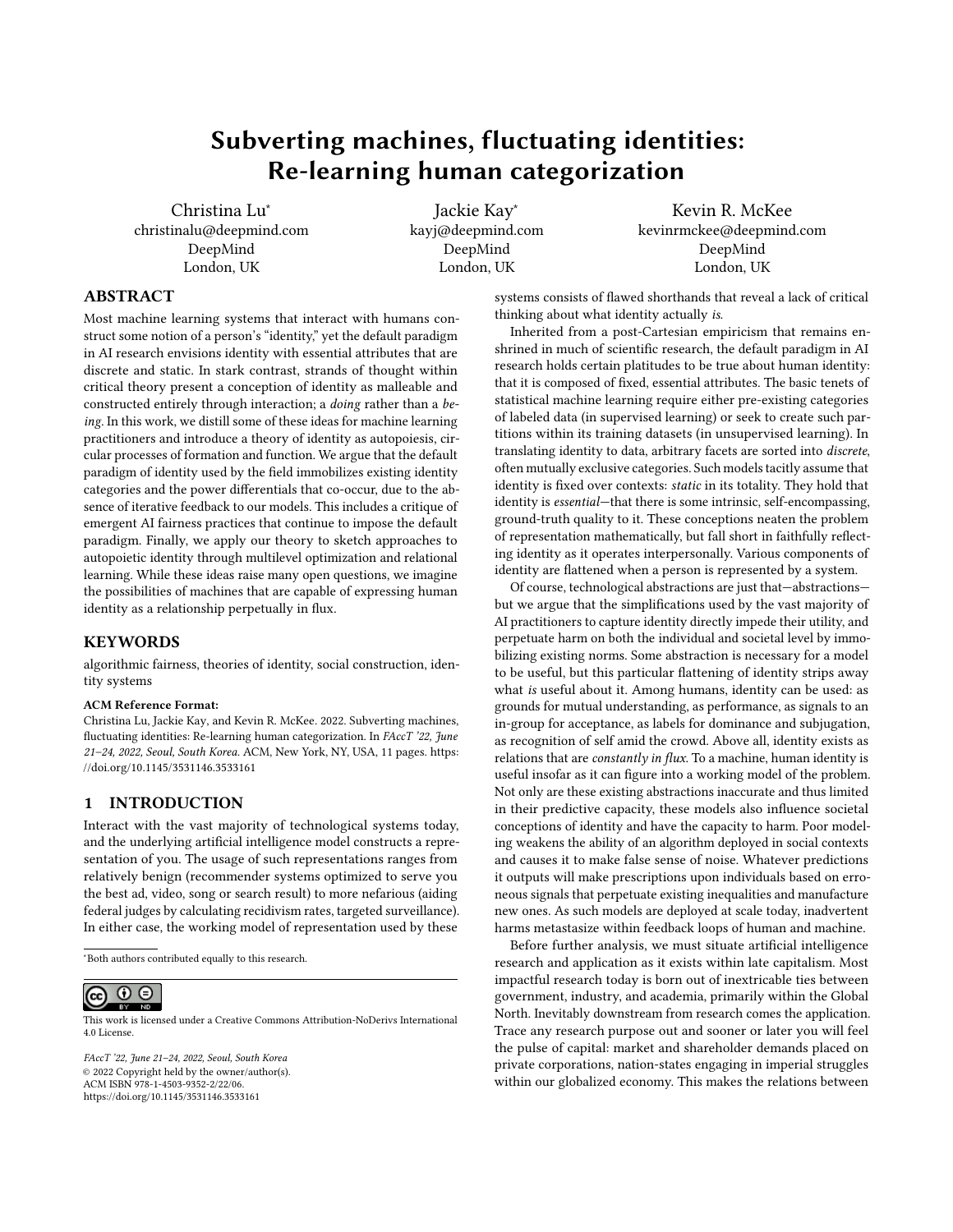the algorithms deployed today and ourselves an asymmetrical one. Call it techno-feudalism [\[35\]](#page-10-1) or surveillance capitalism [\[42\]](#page-10-2), but by any analysis, the interaction is ultimately extractive. While a full study of these systems is beyond the scope of this paper, it bears noting that algorithmic interactions with identity exist for a financial purpose, whether it is to create fixed subjects, mine data, or capture attention. This calls into question whether it is truly beneficial for the machines of today to have a better grasp of identity, given their makers. We suggest that representing identity more fluidly is not necessarily synonymous with higher resolution data; structural precision does not necessarily mean more detail to be extracted. Rather, such representation to a machine can provide us with more agency than the existing model. Perhaps it can even allow us to become evasive, unprofitable subjects.

Strands of thought in critical theory and interrelated fields propose a far more dynamic understanding of identity than the simplifications made within AI research. A firm definition of identity is evasive, but theorizing about it as a system of relational processes is key. Incorporating these concepts into machine learning frameworks is necessary not only in terms of fidelity to reality, but also in building systems that do not freeze existing norms. In Section [2,](#page-1-0) we describe a theory of identity as what we call an "autopoietic system," evolving processes of construction and function. This will be substantiated in Section [3,](#page-2-0) which pulls theories of identity from fields of critical inquiry that challenge existing conceptions within AI research. We emphasize the importance of holding contradictions around identity, examine the indeterminacy of its materiality, and conceptualize it as an ongoing series of iterative events. In Section [4,](#page-4-0) we critique existing AI fairness approaches that fail to incorporate this ontology by perpetuating a discrete, static, and essential notion of identity. We emphasize the risks that ensue from this type of abstraction, using the following three dichotomies to characterize identity and structure our analysis.

- (1) discrete vs. continuous
- (2) STATIC VS. CONTEXTUAL
- (3) essential vs. co-constructed

Finally, Section [5](#page-6-0) imagines what an alternative framework that incorporates these qualities looks like. We outline two technical approaches to model design involving multilevel optimization and relational learning, then sketch an imaginary of what better systems could do. What possibilities are available to us with models that are capable of representing a fluid system of human social identity; what biases are circumvented; what avenues of feedback emerge afresh between human and machine?

By adjusting our collective grasp on what "identity" consists of as a field, and relinquishing poor abstractions in favor of more precise ones, we hope to mitigate harms caused by fundamental misconceptions within the frameworks that underpin the technologies we deploy. The effects of AI reverberate through society en masse; it is up to us what they will look like.

#### <span id="page-1-0"></span>2 IDENTITY AS AUTOPOIESIS

What do we mean when we talk about "identity"? Do we conceptualize it as a fixed substance interpolated through the world, or rather a discursive narrative we tell about ourselves and others? Identity has emerged as a shorthand for a cache of attributes to

apply to people (race, class, gender, etcetera), but is best understood as an action: to identify. You identify with, or disidentify, using relational terms to situate yourself among the categorized crowd. Reconstrued as an action, we can then ask: identification with what? Identification operates in the realm of the imaginary, as a process of differentiation that involves superimposing layers of fantasy over the identified subject. Your fantasy, their fantasy, your fantasy of their fantasy, their fantasy of yours. This is a non-deterministic, context-sensitive happening which nevertheless sediments into a sorting pattern, a complex classification, a "necessary negotiation between detail and abstraction" [\[6\]](#page-9-0). Our collective categorizations become a nascent topography, invisible and in flux, yet still with potent ramifications.

It is easy to suppose that underneath these fantasy layers there is some substance to which they are hooked, that the what of identification can be unearthed. But this what is indeterminate in the same way the process of identifying is: there is no fixed quality of a person that is constant across all identifications made by all people across all time. What remains in dialogue is the overlap of imaginaries within identification processes. On a collective scale, these coagulate into the social norms used for identifying, which Judith Butler calls "cultural intelligibility" in Gender Trouble [\[8\]](#page-9-1). What we recognise as identity's substance is itself a product of unfurling fantasies of what identity might consist of. The recursion is readily apparent when any perceived substance of identity is placed under close scrutiny. While identity's substance is often illusory, its downstream impact is undeniably material. Identity is integral to the human experience, philosophically and psychologically. Its relevance to politics rests in its irreducible existence as a vector of power: how it mediates relationships between subjects. All perceived differences are capable of generating exclusion and power differentials, substantiated or otherwise.

In 1972, biologists Humberto Maturana and Francisco Varela introduced the term "autopoiesis" to describe a network of processes that is capable of reproducing and maintaining itself, in order to capture the self-contained chemistry of living cells [\[31\]](#page-9-2). Such a system would continuously regenerate its own components and organization, realizing the very processes which produced them. By conceptualizing identity as an autopoietic system comprising its construction and function, it is possible to foreground the self-reinforcing circularity and perpetual motion of its processes. Construction, therefore, refers to the processes by which identity is formed, discursively and psychically. Function refers to the processes through which identity is used, internally and interpersonally. Each set of processes informs the other, constituting the other's parts; the two can be co-located within the same social interaction. This abstraction allows for the contradictions inherent to defining identity. Feminist and queer theory is contentious over how the body figures into identity, but this ontology makes no claim to locate from where precisely the construction or function is derived. Instead, it describes the processes by which the concept takes form.

Visualizing identity as an autopoietic system of interaction reveals how it is capable of evolving. As it is constituted of feedback loops, perturbing any norm around either how identity functions or is constructed can cascade across the entire network. Social drift is possible. The machine learning abstraction of identity, however,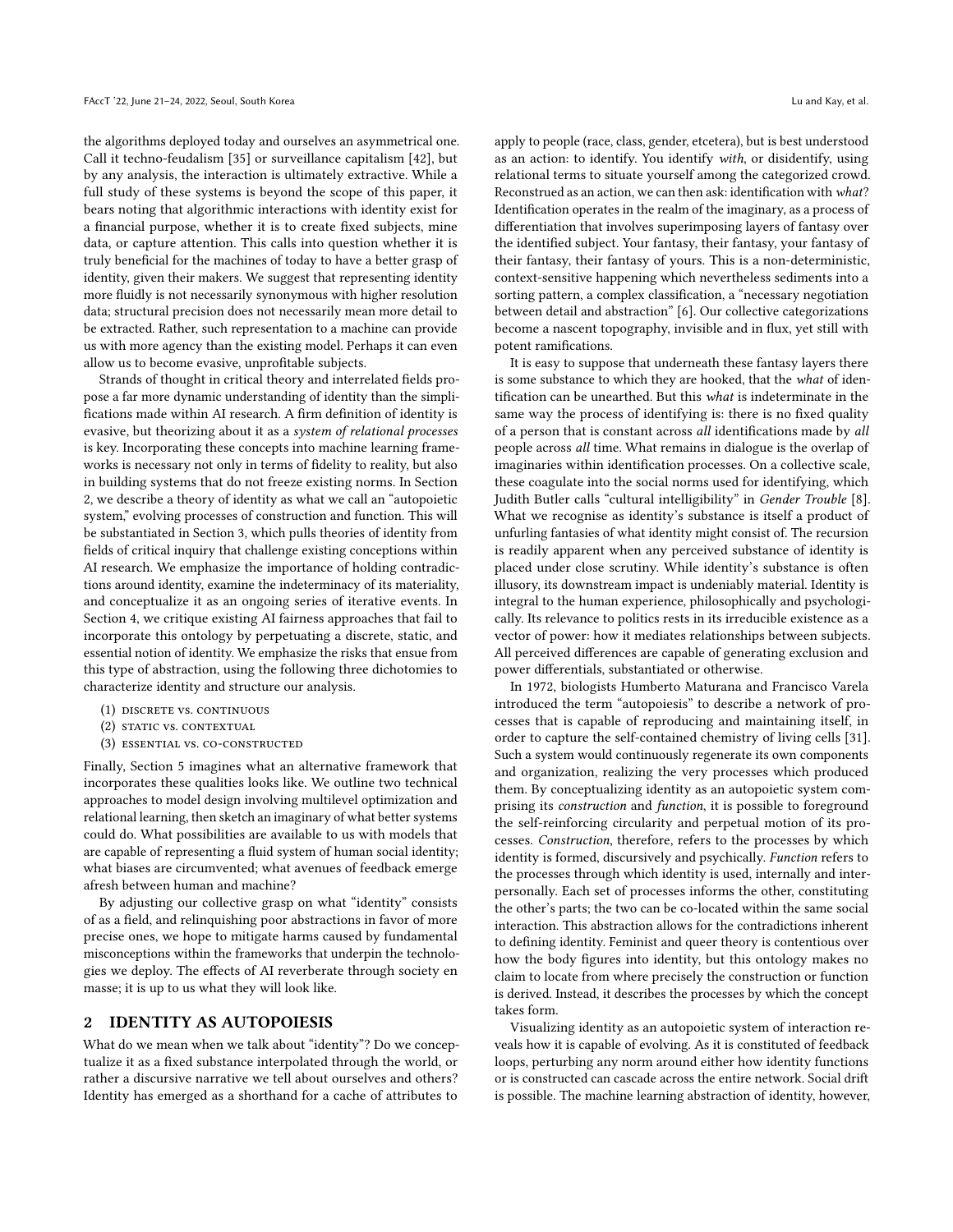<span id="page-2-1"></span>Subverting machines, fluctuating identities: Re-learning human categorization FACC 122, June 21-24, 2022, Seoul, South Korea



Figure 1: Diagrams for the identity processes of humans (bidirectional) vs. machines (unidirectional).

is not that of an autopoietic system, but rather a unidirectional one: how human identity is construed is derived purely from its utility to the algorithm (Fig. [1\)](#page-2-1). This immobilizes the processes by which identity evolves in society as weak AI becomes a ubiquitous interlocutor in everyday life. Every existing category is reified. Without critically reframing identity in the field, hierarchies of power will calcify in the same way.

# <span id="page-2-0"></span>3 THEORIZING ABOUT IDENTITY

Theorizing identity as feedback loops of construction and function makes plain the inaccuracy of how it is presently thought of in the realm of AI. Before critiquing machine learning approaches in Section [4,](#page-4-0) it is important to substantiate and clarify the claims made around this ontology. In this section, we corroborate the concept of identity as an autopoietic system by drawing from an inexhaustive list of theorists such as Butler, Stuart Hall, Karen Barad, and Jasbir K. Puar. We foreground the contradictions inherent to approaching identity, discuss how to understand its indeterminate materiality, and map out the cyclical, iterative nature of its processes.

## 3.1 Holding contradictions

Contradictions are inherent to theorizing around identity. They are what make it so difficult to contend with. In his introduction to the essay collection Questions of Cultural Identity, Stuart Hall asks what accounts for identity's continued relevance across disciplines, even as it has been critiqued and deconstructed for decades. He observes that the deconstructive approach theorists have taken to identity does not replace its key concepts with "truer" ones but simply marks them as no longer serviceable. Yet by not superseding them with positive concepts, we are left with no option but to continue to use them in their deconstructed forms. That is, "the line which cancels them, paradoxically, permits them to go on being read" [\[19\]](#page-9-3). The concept of identity exists in a liminal space between "reversal and emergence," what Hall describes as "an idea which cannot be thought in the old way, but without which certain key questions cannot be thought at all." To critique the social order we are subsumed in, we must necessarily engage in this compromise.

Feminist theory has grappled with this paradox, in which the hermeneutics of suspicion are cast upon the categories that define their subjects and their tools of liberation. In Gender Trouble, Butler observes that the assumption that "woman" refers to a common identity is anxiously contested, yet remarkably difficult to displace [\[8\]](#page-9-1). Gender cannot be a stable signifier, because it is impossible to parse it from the context in which it is generated. But there is a concurrent desire to presume a unitary subject of feminism as a basis for solidarity. Butler claims this is antithetical to the aims of feminism, and asks: "Is the construction of the category of women as a coherent and stable subject an unwitting regulation and reification of gender relations?" Indeed, the usefulness of such a category is precluded by the normative prescriptions it makes and the negative foreclosure implied by any variation of its definition. But categorization is inevitable, and we might ask, if there is no subject to fix, how can we cohere the discrimination that nevertheless occurs? There is no neutral position outside of the "contemporary field of power," no refusal of that which is thrust upon you. Butler suggests that a discrete category actually undercuts any claim to representation, and will only be possible "when the subject of 'women' is nowhere presumed." Only by deferring any closure around identity categories are we able to critique the normative structures that immobilize them.

There are also necessary contradictions required to hold identity together within oneself, as a subject. Hall describes identification as a process of recognition, lodged in some common origin or shared attribute, a signifying practice that is ultimately always conditional. Identity is grounded in projection and idealization, and it is necessary to accept that "identities are never unified and, in late modern times, increasingly fragmented and fractured; never singular but multiply constructed across different, often intersecting and antagonistic, discourses, practices and positions." He holds that identities only function through difference, "because of their capacity to exclude, to leave out, to render 'outside', abjected." To Hall, the task at hand is then to theorize:

> [...] what the mechanisms are by which individuals as subjects identify (or do not identify) with the 'positions' to which they are summoned; as well as how they fashion, stylize, produce and 'perform' these positions, and why they never do so completely, for once and all time, and some never do, or are in a constant, agonistic process of struggling with, resisting, negotiating, and accommodating the normative or regulative rules with which they confront and regulate themselves.

Identity thus requires us to articulate the "point of suture" between the discourses and practices which fix us as subjects, and the processes which allow us to speak. We attach ourselves to discursive concepts and signifiers, while holding the understanding that they are always inadequate representations. This constellation of practices of "self-constitution, recognition, and reflection" produces the identified self within the world.

## 3.2 Materiality and indeterminacy

Before discussing the characteristics of processes which constitute identity, we must situate the material within its system. It is tempting to imagine there is a singular substance, some indisputable grounds of "oneness" on which to assign bias to and leverage against, forming the categorical boundary of any given identity. This supposed trait can be material or discursive (think of the urgency for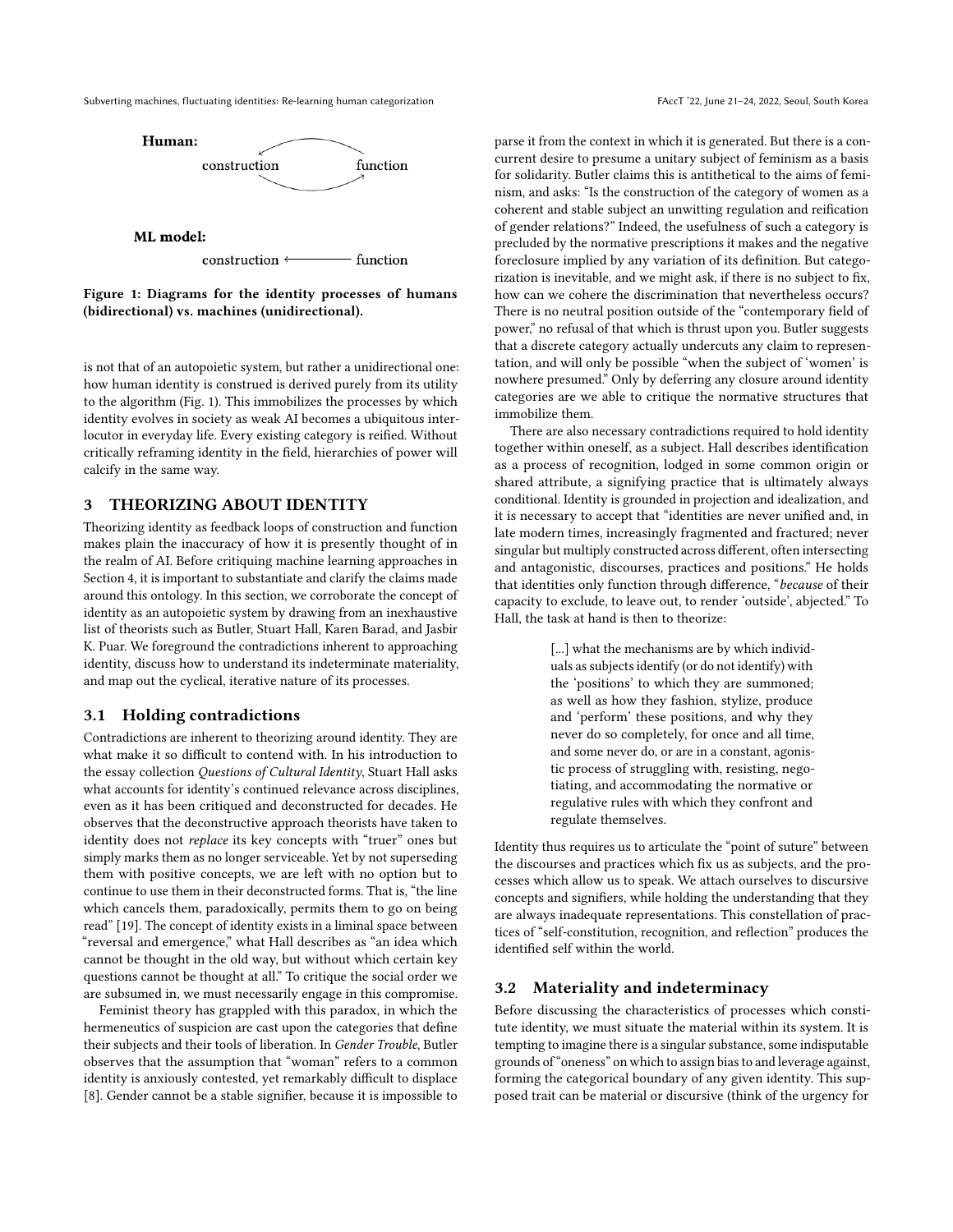feminists to articulate some universal structure of patriarchal domination) but we can imagine the imperative need for one to exist. Regardless, Butler rejects this rhetoric and argues that such cohesion is antithetical to the liberatory desires of any group, instead forming a closure that reifies constraint. What remains as a tool is not an essentialist but rather a strategic concept of identity.

But is there some materiality at play within the system? Certainly—social interaction produces material effects which propagate onward, including into identity formation. Hall argues that there is no stable core of the self, but rather a continuous process of becoming. Meaning, there is no true "essence" of self hiding within the superimposed selves held in common between those with a shared historicization. The question then, is that of: "using the resources of history, language and culture in the process of becoming rather than being: not 'who we are' or 'where we came from', so much as what we might become, how we have been represented and how that bears on how we might represent ourselves." Precisely because identity is partly imaginary and symbolic, constructed discursively, is why we must understand the routes in which it forms: the historical and political institutions through which it emerges.

What Hall conceives of as "a process of articulation, a suturing, an over-determination not a subsumption," can be extended in machine learning parlance to make sense of identification. This process of becoming is always an uncomfortable fit, and mediated through imperfect attachments to discursive fantasies. Identification, becoming, is a relational process through which we attempt to parse and organize the world and situate ourselves in it. In other words, it is pattern recognition, an extrapolation of information, a coherence around working definitions we place and find put upon us. Categorization here is done ambivalently and with a neutral valence; there is nothing inherently harmful about this process. Categorization, the naming, the making visible, is what protects us from the "tyranny of structurelessness" [\[16\]](#page-9-4). But every category reinforces one point of view, and erases another. In Sorting Things Out: Classification and its Consequences, Geoffrey C. Bowker and Susan Leigh Star argue that to classify is human and such classifications are invisible and inescapable [\[6\]](#page-9-0). There are classifications formalized through institutions and bureaucracies, and ad hoc ones that are tacit in our minds. What is crucial to ask about them is: "Who makes them, and who may change them? When and why do they become visible? How do they spread? What, for instance, is the relationship among locally generated categories, tailored to the particular space of a bathroom cabinet, and the commodified, elaborate, expensive ones generated by medical diagnoses, government regulatory bodies, and pharmaceutical firms?" We extend this line of questioning to ask, what is the relationship between the malleable identity categorizations within our minds and those which are set out by a designed machine learning model? The task at hand is not to dispel categories entirely, but scrutinize the structures that create and maintain their forms. In Bowker and Star's words: "We need a topography of things such as the distribution of ambiguity; the fluid dynamics of how classification systems meet up—a plate tectonics rather than a static geology."

In analyzing category systems, Bowker and Star also emphasize the importance of holding the past as indeterminate as a methodological practice. That is, knowledge of the past is under constant revision from the "historical present." This indeterminacy is crucial

to understanding the difference between human concepts around identity and those of an algorithm's. Butler deconstructs the deterministic fiction of gender, which conceives of the body as a "passive medium" on which cultural concepts are inscribed. But bodies are not passive, and much of feminist theory is dedicated to showing that the frame of reference used to understand gender, the very language by which it is critiqued, should be placed under suspicion. According to Butler: "As a shifting and contextual phenomenon, gender does not denote a substantive being, but a relative point of convergence among culturally and historically specific sets of relations" [\[8\]](#page-9-1). Any conception of what gender and other identities can be, is always relative to and inextricable from the mercurial processes through which it is determined.

What indeterminate understanding of the materiality of identity can we then develop? How can we both incorporate and critique the matter through which processes of identity move? Karen Barad argues that fitting materiality into the discursive is vital in Posthumanist Performativity: Toward an Understanding of How Matter Comes to Matter [\[2\]](#page-9-5). They critique the overly representationalist approach taken by theorists to conceptualize discursive forces and offer an ontology of relations as a replacement. This "agential realist" framework resonates with our concept of identity as autopoiesis. It fundamentally construes phenomena as the primary ontological unit and stipulates that all entities only exist via interaction (Barad uses the neologism intra-action to imply there is no independent existing entity prior to such interaction). Within this graph of interaction, cuts can be temporarily made to enact a local resolution, some local causal structure, which allows one part of the universe to become "differentially intelligible" to another. The discursive practices which produce these cuts are thus specific acts of boundary-making, which permit intelligibility but nevertheless make no claim to the ongoing, dynamic whole. This framework holds both the multiplicity of matter and its indeterminacy. Machine learning algorithms produce such a cut within the network to make sense of identity, but make the tacit claim of establishing both a fixed material and a deterministic way of handling it. Instead of a universalizing project, such models should assume that their purpose in fact constructs their underpinning materiality.

#### 3.3 Identity as event and iteration

To finally clarify the lapse of machine learning when it comes to identity, we will cohere two characteristics that were gestured to already: identity as event and, by extension, identity as iteration. In the essay "I would rather be a cyborg than a goddess": Becoming-Intersectional in Assemblage Theory, Jasbir K. Puar suggests supplementing intersectionality with the concept of assemblage [\[39\]](#page-10-3). She is less concerned with the "formative, generative, and necessary intervention" of Kimberlé Crenshaw's concept of intersectionality [\[12\]](#page-9-6), but rather how effective invoking it is within the changing context of neoliberal mainstreaming of difference. "Much like the language of diversity, the language of intersectionality, its very invocation, it seems, largely substitutes for intersectional analysis itself." It requires we produce a subject, to "infinitely multiply exclusion" to provide the appropriately specific, Othered one. Broadly pulling from scholars divested from subject formation, Puar offers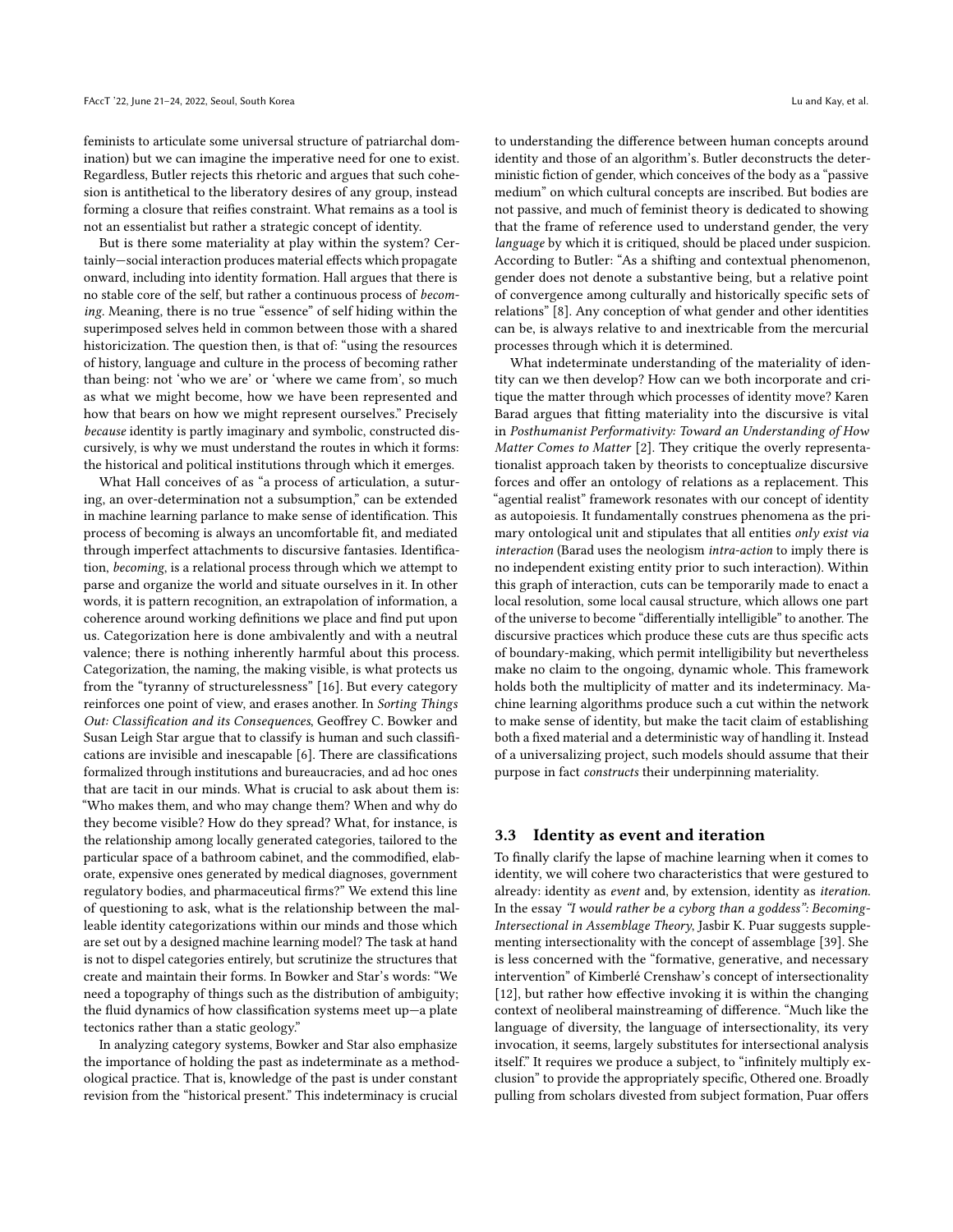the assemblage as an augmented framing to the grid produced by intersectionality.

Borrowed from the works of Gilles Deleuze and Félix Guattari, "assemblage" is a concept that more strictly emphasizes the *assem*bling of relations of patterns than the ensuing arrangement [\[13\]](#page-9-7). Rather than producing a fixed constant against which to contrast variants, assemblages "foreground no constants but rather 'variation to variation' and hence the event-ness of identity." Analyzing identity as assemblage means paying particular attention to power and affect, while also blurring the boundaries of identity's constituent parts. To illustrate, Puar rereads Crenshaw's example of a crash at a traffic intersection, then Brian Massumi's incident of domestic violence [\[30\]](#page-9-8) through the lens of assemblage:

> The difference between signification and significance (sense, value, force) is accentuated. There is a focus on the patterns of relations—not the entities themselves, but the patterns within which they are arranged with each other. The placements within the space itself have not necessarily altered, but the intensified relations have given new capacities to the entities. [...] There is a sense of potentiality, a becoming. "Anything could happen." It is a moment of deterritorialization, a line of flight, something not available for immediate capture—"everything is up in the air," and quite literally, the air is charged with possibility. Intersectional identity comes into play, as the (white) male is always already ideologically coded as more prone to violence. Finally, the strike happens: the hand against face. The line of flight is reterritorialized, forward into the social script, a closing off of one becoming, routed into another assemblage.

Re-envisioned as an event, identity includes the forces and patterns of relations through which it takes form; the objects populating the scene, human and otherwise, are all in play, all bound in tight relation to one another. Identity as an event, as assemblage, deemphasizes the subject and allows a sensitive analysis that can contend with the multiplicity of layered relations and their continuous movement through space-time.

As an extension, identity does not simply occur as an event; it occurs as an iterative event. Butler clarifies their notion of performativity in Bodies That Matter, the idea that gender is a "doing" [\[9\]](#page-9-9). Rather than being equated to simply performance, performativity "cannot be understood outside of a process of iterability, a regularized and constrained repetition of norms. [...] This iterability implies that 'performance' is not a singular 'act' or event, but a ritualized production, a ritual reiterated under and through constraint." The most critical element to highlight here is the recursive element, the immediate feedback loop. Performative identity always occurs with a response which restrains and modifies it. During the process of identification, the subject takes on certain prescriptions and aspires to others; Butler calls this aspect of performance "citationality." Yet as Hall describes, identification is always a misfit: "an over-determination or a lack, but never a proper fit, a totality." This

iterative process both enforces and destabilizes the very identity concepts it interacts with.

Therein lies the fundamental distinction between how identity works among humans, and how it is handled by a machine learning model. Among humans, the subversion of identities, and indeed all conscious or unconscious enactments and interactions, means that any conceived "identity" is perpetually in flux; natural drift will and does occur. All emergent categories, as existing sediments of ritual, can be collectively eroded and take on new forms. The relations which constitute identity, which we have described as construction and function, are far more plentiful and complex than a simple reducibility to those terms. Nevertheless, such an abstraction reveals the critical lapse within machine learning. There, the strict referent form of "identity" is decreed by whatever purpose it offers to the model and nothing else (without even interrogating that purpose). Towards an algorithm, there is no closing of the loop back from construction to function, no avenue of recourse for any presumptions it places on identity. What discrete categories and shapes its training data uses to give form to identity cannot evolve or iterate or be subverted. The machine conceives of identity: in stasis, as deterministic, as an empirical truth-attribute of being. No footnote about the limitations or shorthands made to make the model work can undo the harms they might propagate as AI becomes omnipresent in our lives. What does it mean when these interlocutors of our experience freeze the fluid dynamics of identity? What prescriptions will be put upon us with no possibility of change? What reification will happen not only to extant identity concepts, but also the power structures they engender? A total ontological shift with regards to identity is required within the realm of AI research. In the ensuing sections, we will make a critical pass over existing fairness techniques involving identity and offer a rough sketch of what this shift could look like.

# <span id="page-4-0"></span>4 THE LIMITATIONS OF AI FAIRNESS

Rethinking identity as an autopoietic system of formation and function highlights its circular nature. In comparison, machine learning systems enforce a unidirectional relation: categories are formed and fixed according to their utility to the model. AI fairness researchers have presented well-intentioned technical solutions to mitigate bias and enforce equality for protected groups. However, their abstraction of identity forms a precarious foundation for fairer systems. In this section we critique the ontological assumptions around identity in AI fairness by providing examples violating our theory of relational identity. We organize our assessment by three dichotomies informed by the theory laid out above.

#### 4.1 Discrete vs. continuous

Many AI fairness approaches assume that identity is discrete, using binary gender [\[11\]](#page-9-10) or mutually exclusive racial categories [\[29\]](#page-9-11). This opposes a continuous representation of identity, which we can imagine as floating point values. Even in one system using continuous inputs, the predicted attribute (rate of violent crime) is binarized to 0 (30th percentile of crime rate) and 1 (70th percentile of crime rate), to collapse the problem to classification [\[25\]](#page-9-12). Discretization means erasure when identity operates in a complex continuous space. Gender is not a binary, but rather a shifting discursive act.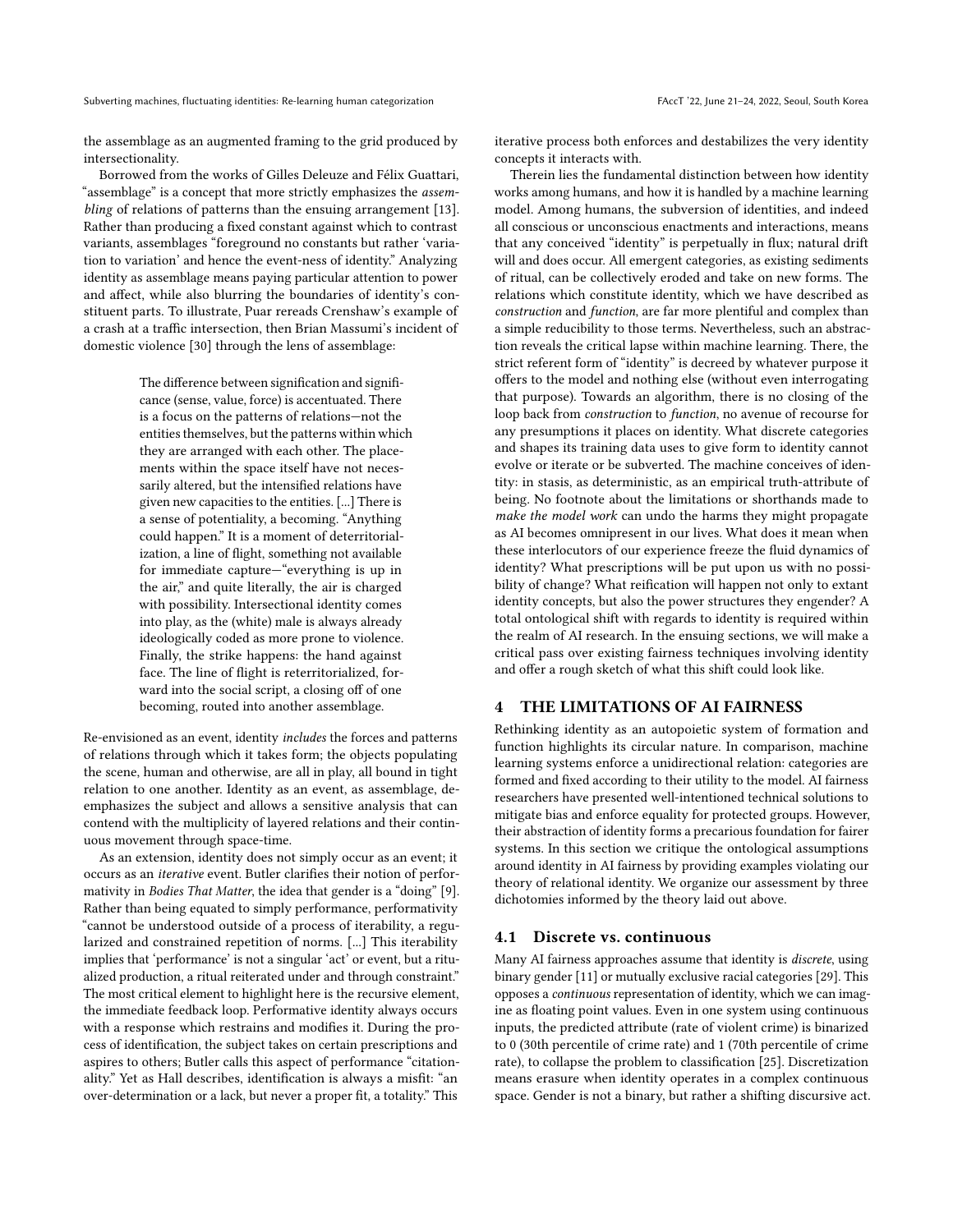Multiracial people are not a single category, and lumping them together is harmful negligence. Furthermore, people in the same racial "category" often receive different levels of discrimination due to colorism. When it comes to sexuality, the Kinsey scale reflects sexual orientation as a spectrum, rather than a binary of heteroand homosexual (further enriched by multi-dimensional systems such as the Klein Grid and the Storms Scale [\[41\]](#page-10-4)).

This lack of gradation often occurs because of the limitations of the chosen model, such as when classification (which outputs discrete categories) is chosen for prediction instead of regression (which outputs real-valued predictions). In the case of the racial categories of Ionescu's study of race-based homogamy in [\[23\]](#page-9-13), race is reduced to black and white because the agent-based model utilized could only handle binary features. Even the Gender Shades study, which analyzed colorism in gender classification systems, chooses discrete categories for labelling skin tone rather than a continuous variable [\[7\]](#page-9-14). The decision to discretize identity can be made anytime during system design, including during dataset collection and curation, before model constraints come into play. The ProPublica COMPAS dataset, created to analyze racial bias in recidivism predictions, divides race into six categories: black, white, Hispanic, Asian, Native American and "Other" (a category describing 343 out of 80,000 defendants) [\[29\]](#page-9-11).

An argument for discretization is: people often make categorical judgments about social identity, so why should machines differ? Indeed, multiracial people are often treated as a single race at both an interpersonal and systemic level, called monoracial normativity by a 2019 study illustrating the phenomenon [\[15\]](#page-9-15). But human beliefs are ultimately malleable, while the categories programmed into machine learning systems are not. The risk of discrete categories emerges when machine inference informs action; after all, models are deployed so they can be used. A low-dimensional discrete prediction can only produce simplified actions that may not be proportional in context. In the case of binarized violent crime risk rates, if predictions decide whether extra police are deployed to a neighborhood, those on the precipice of the threshold will be particularly ill-served and experience a higher rate of false arrests and police violence. Deploying any predictive policing heuristic forms a feedback loop that reinforces carceral injustice, but this illustrates additional harms caused by discrete classification.

Using real-valued variables solves some of these problems by allowing gradations of difference. However, they do not fully satisfy the autopoietic model of identity. Continuous values do not capture the dynamism of identity. Even placed on a continuum, our skin color does not determine "how much" we identify with a racial category. Upbringing and cultural context informs our relationship with race and its perception (consider adoptees, immigrants, multiracial people). We code-switch, linguistically and behaviorally, based on whether we are at work, at home, among friends, walking down the street. Indeed, this phenomenon is present for many facets of identity. What equation can possibly capture the social complexities of "how Black" someone is, or "how much of a woman"? The answers to these questions, insofar as they can be answered, differ across contexts.

#### 4.2 Static vs. contextual

A static identity is immutable across time and unchanged by other variables in the data, observable or otherwise. In contrast, understanding identity as contextual recognizes how it changes across time and space. To contrast the continuous conception of identity with the contextual, consider a fictional example. Alice is labeled as "heterosexual," but actually identifies as "mostly straight": this continuous trait is discretized in most classifications. Meanwhile, Alice's colleague Bob records his identity as heterosexual on a workplace survey while seeking out only same-sex relationships on a dating app, because he prefers not to disclose his sexuality at the office. Now, imagine Bob's employer-sponsored insurance company deploys a ML system that ingests a massive amount of anonymized employer-gathered data as well as an employee's personal web browser history. Maybe the designers of the system want to detect the sexual orientation of employees because this is a protected characteristic, and they want to ensure fair outcomes for people like Bob. Are there frameworks in AI fairness that account for Bob's identity changing in context?

While some tools in machine learning handle context and mutability, identity labels are typically made static in AI fairness. In the influential frameworks of individual and group fairness, and offshoots such as subgroup and intersectional fairness, protected characteristics are considered static for all individuals. As a solution, counterfactual fairness has been proposed for incorporating causal context into fairness analysis. In this type of analysis, counterfactual reasoning can infer the influence of observable factors on other variables in the dataset. By constructing a directed acyclic graph of latent variables that influence observable variables, the inference process identifies causes via intervention: the substitution of different values for the latent variables [\[28\]](#page-9-16).

However, there are numerous critiques of how counterfactual fairness fails to accurately reflect identity dynamics. Kohler-Hausman argues that using the causal inference framework to detect racism reduces race entirely to phenotype, neglecting the interplay of internal experience and societal sculpting [\[27\]](#page-9-17). Kasirzadeh et al. [\[24\]](#page-9-18) offers a similar critique and advises systems designers to consider the semantic and ontological origins of identity categories in causal graphs. In [\[22\]](#page-9-19), Hu recognizes the ontological problem of representing social categories as nodes on the causal graph, instead of regions in a dense, ever-shifting web of relations. These are corollaries to our theory of identity as an autopoetic system. We launch a complementary critique by acknowledging contextual identity. Counterfactual fairness does not allow identity to vary contextually, but instead compares individuals with varying sets of characteristics as counterfactual evidence for each other's outcomes. In this approach, interventions are made by generating fictional individuals with counterfactual identities. However, in a model of counterfactual fairness, the same individual would display different identity characteristics under different circumstances. This subtle difference has implications for fair outcomes. In fact, Kusner emphasizes in the supplemental of Counterfactual Fairness that the influence of protected attributes on decisions relies upon interventions across individuals, not within the same individual.

Beyond this, handling context does not complete a system's view of identity. Context-sensitivity alone permits labels that are mutable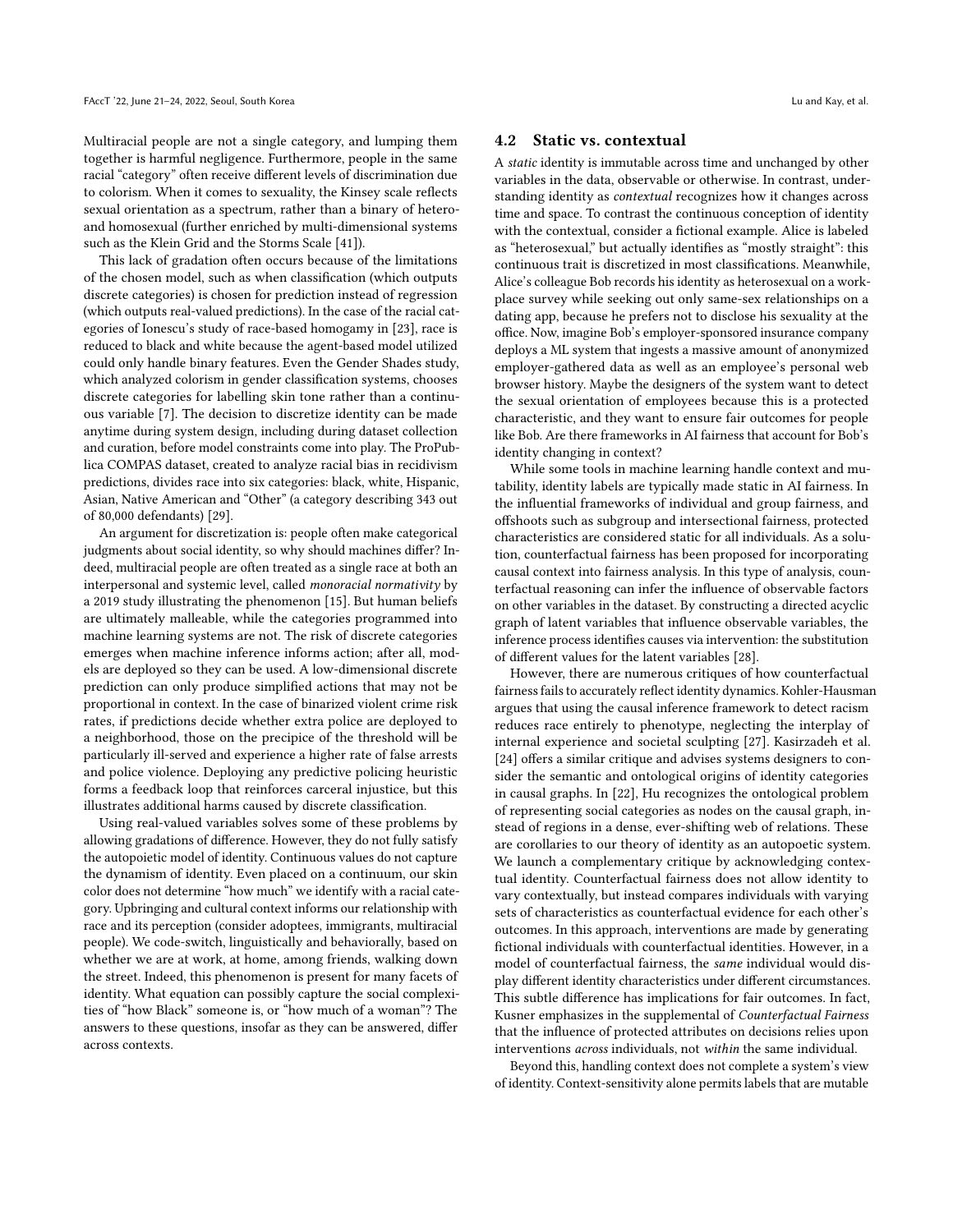but deterministic, in which a fixed set of circumstances can change the contextual variable. But a system that does not constantly revise its cycle of construction and function fails to fulfill our theory of identity processes. Epistemological questions are left unanswered. Who determines what entities and signifiers are contained in a dataset? How are the signs that comprise a model's conception of identity assembled? What are the dangers of assuming a ground truth?

#### 4.3 Essential vs. co-constructed

Machine learning systems tacitly assume that the signifiers within its data reflect inherent properties of the entities represented. Predictions, inferences, and calculations operate within the rigid semiotics set by the design of the dataset and the model. When they include identity labels, the system interprets the classification of people as a knowable, objective, essential truth. This contrasts the theory of co-construction, which frames identity as an ongoing interaction, generated indeterminately. While discrete simplification begs the question, "Can one's identity exist on a spectrum?" and static simplification begs, "Can one's identity change over time and space?" the essential simplification escalates: "What is actually represented by one's categorical signifiers, and from whose point of view?"

Essentialism assumes identity is an innate property capturing the subject's "essence." We can connect essentialism in machine learning to a colonial scientific tradition running through inequitable medical treatment [\[37\]](#page-10-5), eugenics [\[10\]](#page-9-20) and the reinforcement of colonial power and norms [\[34\]](#page-9-21). In Truth from the machine, Keyes et al. present a case study of how the assumption of inborn causes for autism and homosexuality led to faulty conclusions in data science-driven studies [\[26\]](#page-9-22). Sociotechnical systems contain categories within their structure, and thus any system attempting to enact fairness along axes of identity necessarily reinforces their boundaries. Such a system may introduce harms to invisibly marginalized groups (though invisibility can even be desirable). Such systems also have long-term implications, by perpetuating a static set of standards while social norms drift. Debiasing machine learning systems with respect to protected characteristics is a significant goal for AI fairness research, but if protected categories are drawn along essential lines, these models risk reinforcing systemic inequality.

Recent works interrogate the epistemic basis of identity representations in AI. Hanna, Denton, et al. [\[21\]](#page-9-23) set out guidelines for applying critical race theory to understand algorithmic categorization of race and ethnicity. Denton additionally describes a genealogy of AI in order to confront the histories and norms embedded in datasets [\[14\]](#page-9-24). The practice of "studying up" in machine learning reverses essential assumptions by turning the lens of machine predictions on the social norms and cultural context of those holding power [\[1\]](#page-9-25). In a similar vein to our work, Hancox-Li et al. critiqued the limitations of feature importance methods and suggests methodologies from feminist epistemology to address them [\[20\]](#page-9-26). In their writing, context sensitivity and interactive ways of knowing agree with our theory of identity as ongoing relational processes.

While the AI fairness space is actively engaged in the critique of essential identities in supervised and unsupervised learning,

identity in reinforcement learning is underexplored. Even so, essentialism is already emerging. Developing human-compatible AI is an increasingly prominent goal in RL, aimed at training agents to cooperatively interact with humans. Several recent projects aim to improve compatibility through a "type" framework, in which agents are constructed to model the type of other agents in their environment. Here, "type" represents some abstract feature parameterizing the entity's behavior (e.g., their policy or action distribution). The aim of modeling types is to improve the model's on-the-fly adaption to new individuals—including humans. However, these projects do not interrogate the ontology of a "type." For example, Ghosh et al. [\[17\]](#page-9-27) train reinforcement learning agents to infer the "true type" of their partner in a cooperative game. The concept of a true type may be sensible for artificial agents, since they can be encoded with particular properties. As noted above, though, human identity has no "true" value—and so an approach based on such types is intrinsically fraught. Nikolaidis et al. [\[36\]](#page-10-6) adopt a similar type-based approach to work on human-robot collaboration. The authors use an unsupervised learning algorithm to cluster behavioral demonstrations into different types, arguing that a "limited number of 'dominant' strategies" can account for the majority of demonstrations. The project introduces human types as a partially observable variable in a Markov decision process, allowing improved collaboration for agents at test time. Again, the concept of type leaves human feedback out of the model's construction of identity. On one hand, type-based approach may be able to help support inclusivity, by generalizing to a diverse population of individuals. However, it also risks setting an essentialist precedent in the expanding field of reinforcement learning with human-agent interaction.

The co-constructivist stance holds semantic categories as fluid and subjective. For any given identity category, people have their own adaptable notion of its semantic meaning, regardless of their relation to it. It is therefore impossible—or at least ill-advised—to build a machine learning system that discovers, classifies or infers "objective" identity labels, or draws "objectively correct" conclusions from identity data. Prior works either elide this point or leverage it to critique essentialist paradigms in science and technology without proposing alternatives. In contrast, the next section takes a positive position. Humans make subjective classifications all the time. We constantly update our abstractions; we hold contradictory viewpoints; we imagine the experiences and preferences of others. Ultimately, our conceptions of identity are fluid and susceptible to change, play, and subversion. Is it possible to change conceptions of identity within machine learning models to be the same?

#### <span id="page-6-0"></span>5 ALTERNATIVE SYSTEM CONFIGURATIONS

While the field of AI fairness offers a growing number of technical solutions, these often operate under the same assumptions as the models they criticize. The majority of solutions do not allow the circular, iterative nature of identity; rather, they continue to assume it is composed of fixed, essential attributes. They immobilize identity concepts and do not permit the possibility of drift or subversion. Broader critiques of machine learning fundamentals are more aligned with this paper's theory of identity as interaction, but they do not venture positive solutions, and some even claim the discipline itself is fundamentally at odds with the ambiguity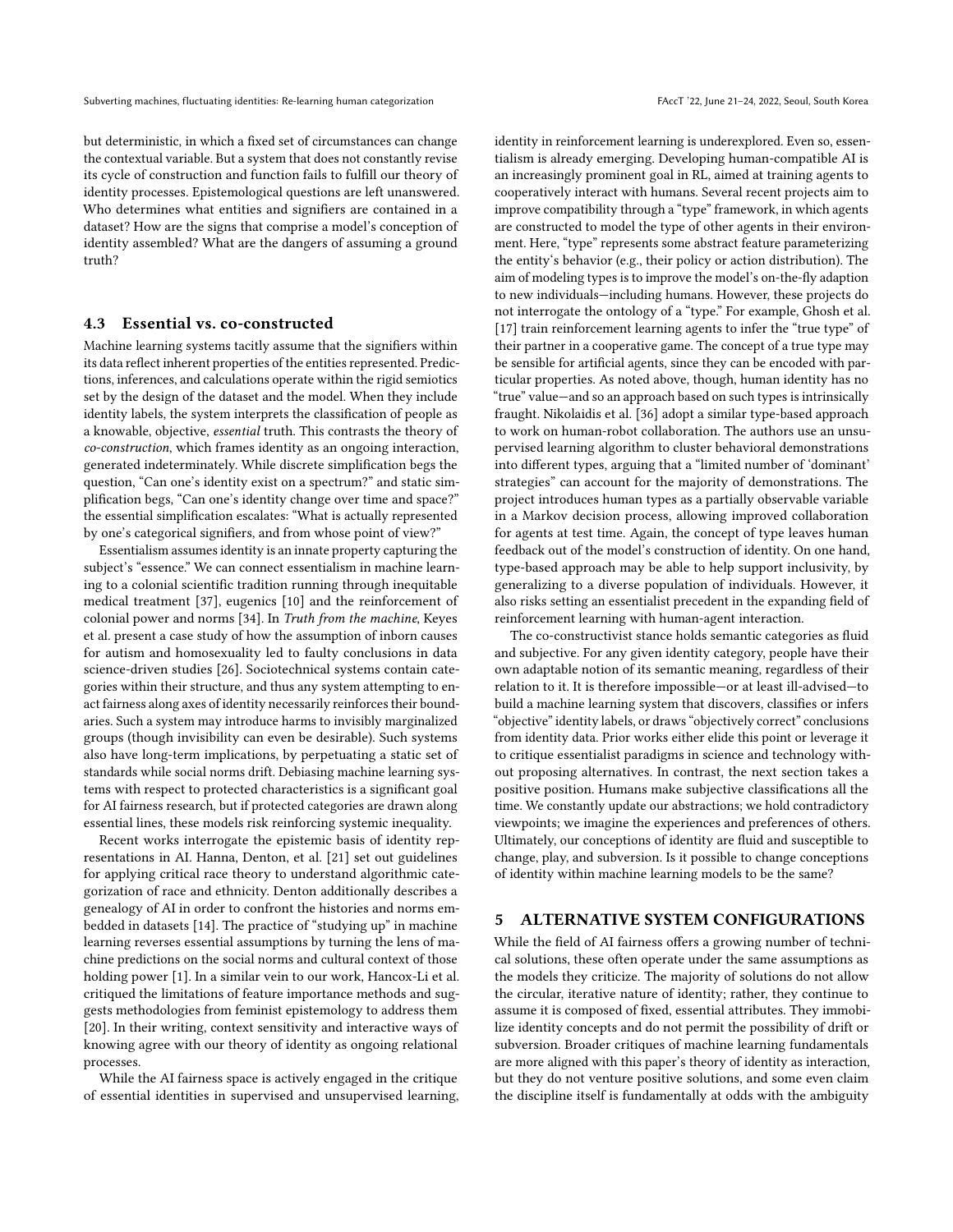of human behavior [\[4\]](#page-9-28). We acknowledge with full modesty that machine learning systems have epistemic limits when it comes to understanding of identity (just as we do). However, within these limits exists a rich space of system configurations that are underexplored in the applications of AI fairness. Conceptualizing identity as autopoiesis, comprising processes of construction and function, also permits new imaginaries about how interaction between identity systems and machine learning systems can play out: intra-system interplay. We offer two provocations to practitioners contending with AI fairness and identity:

- (1) Within machine learning systems, how can we close the loop from identity construction to its function? How can machines form internal concepts of identity that allow: mutability, iteration, social drift?
- (2) What interplay is possible when such machine learning systems are integrated into identity systems? What new forms of co-construction, destabilization, and subversion are possible with the machine as interlocutor?

We hope these open questions stimulate new avenues of research, and map out possible directions by offering concrete technical frameworks and loose theoretical imaginaries. To close the loop within machine conceptions of identity, we sketch two complementary approaches inspired by the theory presented in Section [3:](#page-2-0) multilevel optimization and relational learning. To imagine new forms of identity co-construction between human and machine, we finish by illustrating scenarios of intra-system interplay, when machines can conceive of fluctuating identity.

#### 5.1 Technical approaches to closing the loop

5.1.1 Autopoiesis as multilevel optimization. Society collectively constructs a concept of identity to suit certain functions, but individuals also define necessary functions based on their identity. Can we capture this cyclic interplay of construction and function with a computational model? A possible tool for describing our model of identity is bilevel optimization, in which one model is optimized with respect to the optimum of another:

$$
x^* = \underset{x \in X}{\arg \min} F(x, y^*(x))
$$

$$
y^*(x) = \underset{y \in Y}{\arg \min} f(x, y)
$$

The family of bilevel optimization encompasses two popular machine learning frameworks: generative adversarial networks (GANs) and actor-critic methods in reinforcement learning [\[38\]](#page-10-7). We separately consider these frameworks to understand if they suit the case of learning identity, then sketch the schematics of an identity learning system inspired by these techniques.

In the unsupervised GAN setting, the goal is to learn how to generate likely samples from the distribution of the input dataset. A generator network produces candidate samples to fool the discriminator, while a discriminator network classifies samples as real or generated. An obvious application to identity is to train the discriminator to classify (or regress) samples to an identity label, and optimize the generator to produce samples that defy categorization. These adversarial identity examples could qualitatively illustrate

characteristics that resist implicit norms. This approach also expresses the contextual, fluid property of our model of autopoietic identity. Identity boundaries shift over time as the generator and the discriminator interact. However, this setting requires supervision in the form of identity labels for people represented in the training data. Thus, this approach fails to overturn the default representation of identity in machine learning. In the final artifact of training, a contextual understanding of identity is not guaranteed. The features that constitute an identity category are essentially and unidirectionally determined by the dataset. Perhaps a different extension of GANs can more closely fit our model of identity, but we leave that exploration for future work.

In the actor-critic setting, the goal is to train an agent to output a sequence of actions that maximizes reward over time in its environment. A policy network produces actions that maximize the value function, which is learned by the critic function. Here, value is defined as the discounted sum of expected reward of a state/action pair (contingent on the policy, since it is the source of future actions). In contrast to the adversarial setting, the two objectives are not opposed, but their circular dependence can make optimization difficult in practice [\[18\]](#page-9-29). Imagine a Markov Decision Process (MDP) where the states are observable characteristics of a person over time and the observed reactions of others, while actions represent the person's identity labels in that state. In this setting, policy learning is analogous to the individual's construction of their identity: what they choose to identify with over time, shaped by perceptual inputs, conferral of others, and individual preference. The critic represents the utility of the person's active identity in context. The actor-critic framework is not limited to discrete or continuous representations. The sequential nature of MDPs expresses the mutability of identity over time, which is missing from the GAN approach. Additionally, the actor and critic mutually construct features that constitute an identity from external and internal feedback.

What does the reward function represent in this scenario? One possible interpretation is that it is the individual's satisfaction with the identity label provided by the policy in the current context. Nonetheless, issues arise from this approach. Is satisfaction actively measured, or modeled? If humans are involved, how are they incorporated into the training loop? How will the system respond to identities not encountered during training? In an alternative configuration, the reward instead represents satisfaction within a specific task. Identification then becomes an auxiliary task that may or may not prove relevant, depending on how the human's preferences interact with the environment. The policy associates identity actions based on their utility for the task at hand, according to the human's preferences, the responses of humans, or even the responses of agents. This proposal for actor-critic methods reiterates the importance of considering the potential uses and misuses of RL in AI fairness.

In contrast to many of the systems discussed above, this framework avoids the explicit priors that bias and immobilize identity. Nonetheless, it does not resolve epistemic issues in the dataset collection process, the choice of categorizations and representations, and the subjective positions within identity. In addition, it poses identity a function of the environment, which is ill-defined and may elude a useful operationalization. An environment that enables the policy to learn identification must include both the preferences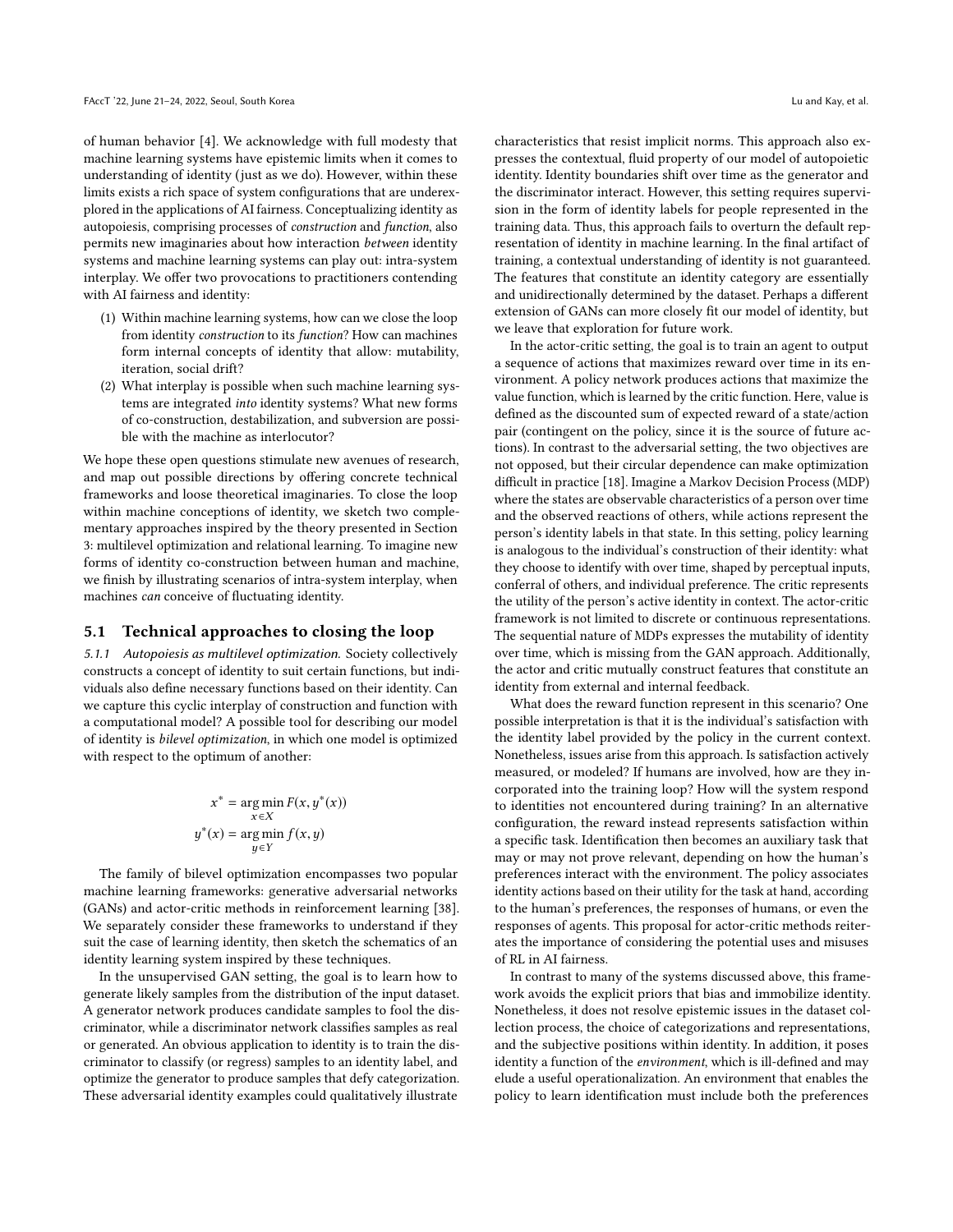Subverting machines, fluctuating identities: Re-learning human categorization FACC 122, June 21-24, 2022, Seoul, South Korea

of the individual described and their surrounding social network. Consequently, in the next design sketch, we turn our focus to the relational nature of identity.

5.1.2 Relational and subjective learning. Hegemonic forces shape machine learning and are reflected in the systemic bias entrenched in standard datasets and benchmarks. For a case study of the power dynamics at play in the dataset collection process, see Miceli et al. [\[33\]](#page-9-30). As an alternative to Western universalism, Birhane proposes relational ethics as the guiding principle for more equitable sociotechnical systems [\[3\]](#page-9-31), which center the interconnectedness of all entities and define personhood in terms of an individual's relationships to others. Relational schools of thought include Afrofeminist philosophy, the Zulu tradition of Ubuntu, and Eastern traditions such as Daoism. It also motivates an ecofeminist approach by respecting the interdependence of humanity and nature. [\[32\]](#page-9-32) explores core concepts from Ubuntu to form a guiding framework for AI governance. However, relationality has not seen much adoption in AI fairness systems design.

The autopoietic model of identity is fundamentally relational: it situates the individual's identity within a shifting network of interaction. Each individual in a social network will perceive another's identity differently based on their individual experience. What would a relational approach to *learning* identity look like? One might begin with a subjective dataset of identifications. We can ask individuals in a community of interest to first describe their own identity, then describe the identities of the other participants, based on their subjective internal logics. Such a dataset could train a wholly relational model of identity—subjective by construction, but reflective of the relations each individual brings to the collective identity system. We can condition a supervised classifier of identity on aspects of the beholder's self-identification (or relevant features of a latent identity embedding space, depending on the representation). In settings that also include data relevant to a resource distribution or allocation tasks, we can apply algorithmic fairness techniques to compute a set of subjectively fair outcomes, according to the different perceptions of identity and protected characteristics of individuals within the dataset. This operationalization of relations may be generally useful for capturing a network of semantics, where meaning is subjective and classification is contextual—from interpretations of the law and ethical codes, to biological taxonomies of organisms.

Of course, by definition this model will only generalize to the demographics of the pool of participants. As stressed by Bowker and Star [\[6\]](#page-9-0), all standards reinforce and erase; there is no "view from nowhere." If certain groups are underrepresented with regards to the purpose and locale where the model will be deployed, then the quality of the conditional model will necessarily deteriorate. The model will not extend past the perceptions and biases of those groups which form its training data.

The format of the data is also a key consideration. Rather than the typical predetermined vector with constrained dimensions containing options for race, gender, etc. we propose recording identity as a freeform text field with an open prompt. Training a language model on such a dataset, if it were sufficiently large, could yield a rich, varied latent representation of identity, and a conditional model for

identity generation. The externally perceived characteristics of individuals are open to customization based on the application of the system. Examples inspired by other fairness applications include facial photographs, resumes or job applications, healthcare records (noting that privacy should be carefully considered in any human dataset). Returning to Hall [\[19\]](#page-9-3), any observable sign of identity is "never a proper fit," always an incomplete snapshot of a shifting landscape. The proposed dataset would offer many snapshots of the landscape formed by its subjects, and the role of the algorithm would be to stitch those snapshots into a map of relational identity.

# 5.2 Theoretical imaginary of intra-system interplay

Beyond technical frameworks that close the gap in identity formation, we sketch an imaginary of what we call "intra-system interplay," where the systems in question are machine learning systems and autopoietic identity systems. Section [2](#page-1-0) described how identity exists as self-contained loops of processes, roughly reducible to those of construction and function. This overarching set of relations encompasses our interactions with other people, but also everything else. In other words, identities are shaped not only by the people around us, but by the things as well. Technology in the broadest possible sense can refer to a pencil, a wheel, a cellphone, or a machine learning model. It follows, perhaps obviously, that all the objects we are situated among, all the technologies we mediate our experiences through and with, figure into our identity system [\[40\]](#page-10-8). The crucial difference between machine learning systems with ameliorated understandings of identity and those other technologies, though, is that the ML models are also self-contained, ongoing systems. That is, they can go on producing identity without us.

To clarify: when a machine is capable of fully realizing identity in all its malleable, iterative, circular, relational glory, it holds that such a machine can also destabilize and expand identity concepts. What would that cause at a societal scale? What possibilities are unleashed when machine learning systems are no longer adversarial enforcers of identity categories? What would an assemblage of machine co-constructed, cyber-identities look like? Answers might coalesce already around online communities and curation algorithms that invoke new forms of human experience [\[5\]](#page-9-33), but this line of questioning goes a step further. If/when our models can think of identity the way we do, we will have machines that can reveal new methods of subversion, reshape identity "configurations," reframe our fundamental conception of identity. This may sound like pure speculative fiction, but don't forget: identity is partly fiction too.

#### 6 CONCLUSION

A useful concept of "identity" eludes machine learning practitioners, who are often caught between simplifying abstractions and stifling complexity. Theorizing about identity is mired with contradictions and indeterminacy, but framing identity as continuous iterative events make it legible. Rather than attempt to put forth a strict specification, we conceptualize identity as an autopoietic system. We understand it as processes of construction and function, that are cyclic and self-reinforcing yet pliable and amenable to subversion; this conception provides a bedrock for critiquing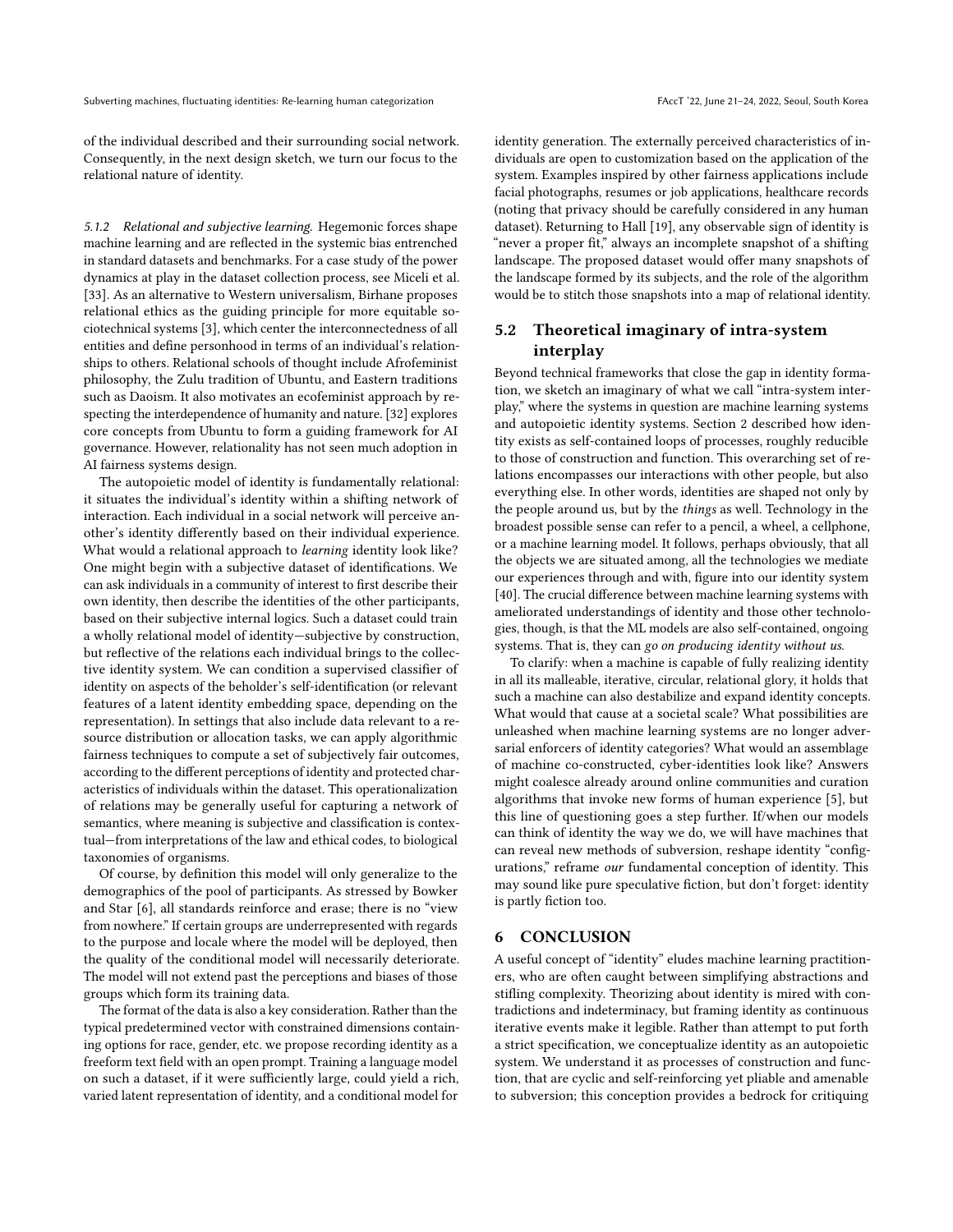existing paradigms in AI and imagining new possibilities. Common assumptions made in machine learning sever the bidirectional relations within this network by fully configuring identity according to utility, and not allowing the opposite causal flow. AI fairness techniques meant to ameliorate identity-based harms often invoke the same assumptions: that identity consists of discrete, static, and essential attributes. We argue these practices erase the elements that evolve identity concepts, preventing social drift, subversion, and the possibility of open-ended reinvention.

Identity may be part-situated in fantasy, but this does not denigrate its impact or validity. In Section [5,](#page-6-0) we offer two provocations, asking how we can close the loop within machine learning systems' conception of identity, and what futures are available when machines are playmates in identity systems rather than adversaries. We outline a high-level schematic for possible systems with multilevel optimization and relational learning, and sketch out a new imaginary for human-machine identity formation. We encourage all machine learning practitioners to engage with these open questions. As artificial intelligence becomes ubiquitous in our lives, it plays a burgeoning role in our identity relations. Given this context, we call for a fundamental re-imagining of how we configure our machines. It is up to us whether we make machines that calcify existing identities and concurrent power hierarchies, or machines that help us expand the dimensions of mercurial possibility.

#### **ACKNOWLEDGEMENTS**

We thank Boxi Wu for suggesting source texts and early input, Guy Mackinnon-Little for theoretical contributions and rigorous editing, William Isaac for high-level guidance, Laura Weidinger for review and feedback, and Shakir Mohamed for valuable insights and leadership.

#### 8 FUNDING DISCLOSURE

The authors declare no additional sources of funding. Colleagues at DeepMind participated in the review and approval of the manuscript. Aside from the authors, DeepMind had no role in the design; or preparation of the manuscript; or the decision to submit the manuscript for publication. The authors declare no other financial interests.

#### **REFERENCES**

- <span id="page-9-25"></span>[1] Chelsea Barabas, Colin Doyle, JB Rubinovitz, and Karthik Dinakar. 2020. Studying up: reorienting the study of algorithmic fairness around issues of power. In Proceedings of the 2020 Conference on Fairness, Accountability, and Transparency. 167–176.
- <span id="page-9-5"></span>[2] Karen Barad. 2003. Posthumanist performativity: Toward an understanding of how matter comes to matter. Signs: Journal of women in culture and society 28, 3 (2003), 801–831.
- <span id="page-9-31"></span>[3] Abeba Birhane. 2021. Algorithmic injustice: a relational ethics approach. Patterns 2, 2 (2021), 100205.
- <span id="page-9-28"></span>[4] Abeba Birhane. 2021. The Impossibility of Automating Ambiguity. Artificial Life 27, 1 (06 2021), 44–61. [https://doi.org/10.1162/artl\\_a\\_00336](https://doi.org/10.1162/artl_a_00336)
- <span id="page-9-33"></span>[5] Rena Bivens and Oliver L Haimson. 2016. Baking gender into social media design: How platforms shape categories for users and advertisers. Social Media+ Society 2, 4 (2016), 2056305116672486.
- <span id="page-9-0"></span>[6] Geoffrey C Bowker and Susan Leigh Star. 2000. Sorting things out: Classification and its consequences. MIT press.
- <span id="page-9-14"></span>[7] Joy Buolamwini and Timnit Gebru. 2018. Gender Shades: Intersectional Accuracy Disparities in Commercial Gender Classification. In Proceedings of the 1st Conference on Fairness, Accountability and Transparency (Proceedings of Machine Learning Research, Vol. 81), Sorelle A. Friedler and Christo Wilson (Eds.). PMLR, 77–91.
- <span id="page-9-1"></span>[8] Judith Butler. 1990. Gender Trouble. Routledge.
- <span id="page-9-9"></span>Judith Butler. 2011. Bodies that matter: On the discursive limits of sex. Routledge.
- <span id="page-9-20"></span>[10] Stephen Cave. 2020. The problem with intelligence: its value-laden history and the future of AI. In Proceedings of the AAAI/ACM Conference on AI, Ethics, and Society. 29–35.
- <span id="page-9-10"></span>[11] Won Ik Cho, Jiwon Kim, Jaeyeong Yang, and Nam Soo Kim. 2021. Towards Cross-Lingual Generalization of Translation Gender Bias. In Proceedings of the 2021 ACM Conference on Fairness, Accountability, and Transparency (Virtual Event, Canada) (FAccT '21). Association for Computing Machinery, New York, NY, USA, 449–457.<https://doi.org/10.1145/3442188.3445907>
- <span id="page-9-6"></span>[12] Kimberlé Crenshaw. 1989. Demarginalizing the intersection of race and sex: A black feminist critique of antidiscrimination doctrine, feminist theory and antiracist politics. u. Chi. Legal f. (1989), 139.
- <span id="page-9-7"></span>[13] Gilles Deleuze and Félix Guattari. 1988. A thousand plateaus: Capitalism and schizophrenia. Bloomsbury Publishing.
- <span id="page-9-24"></span>[14] Emily Denton, Alex Hanna, Razvan Amironesei, Andrew Smart, Hilary Nicole, and Morgan Klaus Scheuerman. 2020. Bringing the People Back In: Contesting Benchmark Machine Learning Datasets. arXiv preprint arXiv:2007.07399 (2020).
- <span id="page-9-15"></span>[15] Karly S Ford, Ashley N Patterson, and Marc P Johnston-Guerrero. 2019. Monoracial normativity in university websites: Systematic erasure and selective reclassification of multiracial students. Journal of Diversity in Higher Education (2019).
- <span id="page-9-4"></span>[16] Jo Freeman. 1972. The tyranny of structurelessness. Berkeley Journal of Sociology (1972), 151–164.
- <span id="page-9-27"></span>[17] Ahana Ghosh, Sebastian Tschiatschek, Hamed Mahdavi, and Adish Singla. 2020. Towards Deployment of Robust Cooperative AI Agents: An Algorithmic Framework for Learning Adaptive Policies. In Proceedings of the 19th International Conference on Autonomous Agents and MultiAgent Systems (Auckland, New Zealand) (AAMAS '20). International Foundation for Autonomous Agents and Multiagent Systems, Richland, SC, 447–455.
- <span id="page-9-29"></span>[18] Ivo Grondman, Lucian Busoniu, Gabriel AD Lopes, and Robert Babuska. 2012. A survey of actor-critic reinforcement learning: Standard and natural policy gradients. IEEE Transactions on Systems, Man, and Cybernetics, Part C (Applications and Reviews) 42, 6 (2012), 1291–1307.
- <span id="page-9-3"></span>[19] Stuart Hall and Paul Du Gay. 1996. Questions of Cultural Identity. SAGE Publications.
- <span id="page-9-26"></span>[20] Leif Hancox-Li and I Elizabeth Kumar. 2021. Epistemic values in feature importance methods: Lessons from feminist epistemology. In Proceedings of the 2021 ACM Conference on Fairness, Accountability, and Transparency. 817–826.
- <span id="page-9-23"></span>[21] Alex Hanna, Emily Denton, Andrew Smart, and Jamila Smith-Loud. 2020. Towards a critical race methodology in algorithmic fairness. In Proceedings of the 2020 conference on fairness, accountability, and transparency. 501–512.
- <span id="page-9-19"></span>[22] Lily Hu and Issa Kohler-Hausmann. 2020. What's sex got to do with fair machine learning? arXiv preprint arXiv:2006.01770 (2020).
- <span id="page-9-13"></span>[23] Stefania Ionescu, Anikó Hannák, and Kenneth Joseph. 2021. An Agent-Based Model to Evaluate Interventions on Online Dating Platforms to Decrease Racial Homogamy (FAccT '21). Association for Computing Machinery, New York, NY, USA, 412–423.<https://doi.org/10.1145/3442188.3445904>
- <span id="page-9-18"></span>[24] Atoosa Kasirzadeh and Andrew Smart. 2021. The Use and Misuse of Counterfactuals in Ethical Machine Learning. In Proceedings of the 2021 ACM Conference on Fairness, Accountability, and Transparency (FAccT '21). Association for Computing Machinery, New York, NY, USA, 228–236.
- <span id="page-9-12"></span>[25] Michael J. Kearns, Seth Neel, Aaron Roth, and Zhiwei Steven Wu. 2017. Preventing Fairness Gerrymandering: Auditing and Learning for Subgroup Fairness. CoRR abs/1711.05144 (2017). arXiv[:1711.05144](https://arxiv.org/abs/1711.05144)
- <span id="page-9-22"></span>[26] Os Keyes, Zoë Hitzig, and Mwenza Blell. 2021. Truth from the machine: artificial intelligence and the materialization of identity. Interdisciplinary Science Reviews 46, 1-2 (2021), 158–175.<https://doi.org/10.1080/03080188.2020.1840224>
- <span id="page-9-17"></span>[27] Issa Kohler-Hausmann. 2018. Eddie Murphy and the dangers of counterfactual causal thinking about detecting racial discrimination. Nw. UL Rev. 113 (2018), 1163.
- <span id="page-9-16"></span>[28] Matt J Kusner, Joshua R Loftus, Chris Russell, and Ricardo Silva. 2017. Counterfactual fairness. arXiv preprint arXiv:1703.06856 (2017).
- <span id="page-9-11"></span>[29] Jeff Larson, Surya Mattu, Lauren Kirchner, and Julia Angwin. 2016. How we analyzed the COMPAS recidivism algorithm. ProPublica (5 2016) 9, 1 (2016).
- <span id="page-9-8"></span><span id="page-9-2"></span>Brian Massumi. 2002. Parables for the Virtual. Duke University Press. [31] Humberto R Maturana and Francisco J Varela. 1991. Autopoiesis and Cognition:
- The Realization of the Living. Vol. 42. Springer Science & Business Media
- <span id="page-9-32"></span>[32] Sabelo Mhlambi. 2020. From rationality to relationality: ubuntu as an ethical and human rights framework for artificial intelligence governance. Carr Center for Human Rights Policy Discussion Paper Series 9 (2020).
- <span id="page-9-30"></span>[33] Milagros Miceli, Martin Schuessler, and Tianling Yang. 2020. Between subjectivity and imposition: Power dynamics in data annotation for computer vision. Proceedings of the ACM on Human-Computer Interaction 4, CSCW2 (2020), 1–25.
- <span id="page-9-21"></span>[34] Shakir Mohamed, Marie-Therese Png, and William Isaac. 2020. Decolonial AI: Decolonial theory as sociotechnical foresight in artificial intelligence. Philosophy & Technology 33, 4 (2020), 659–684.